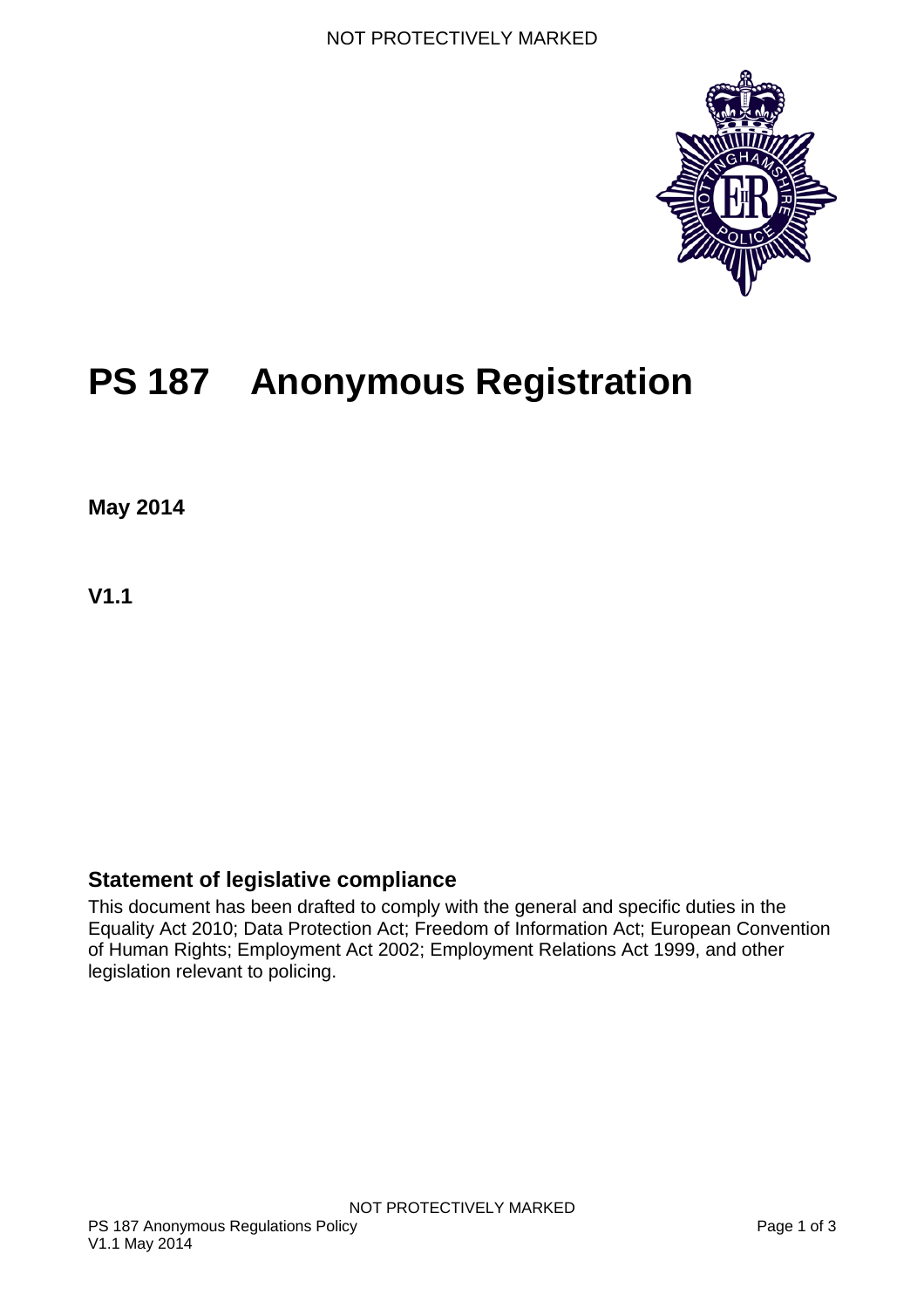## **Table of Contents**

# <span id="page-1-0"></span>**AIMS AND OBJECTIVES OF THE POLICY**

This policy sets out the criteria required relating to the removal of an individual (and members of their immediate family) from the electoral register.

It gives guidance for the attestation in respect of vulnerable individuals and for employees of the police and partner agencies.

## <span id="page-1-1"></span>**POLICY STATEMENT**

Anyone who believes that the inclusion of their details on an electoral register would put them or members of their immediately family at risk can make an application to the Electoral Registration Officer to be registered anonymously. The Electoral Administration Act 2006 and the Representation of the People Regulations 2001 introduces the ability for persons at risk to register anonymously. This document gives advice to applicants about that process.

#### <span id="page-1-2"></span>**RELATED DOCUMENTS AND APPENDICES**

PD 527 Anonymous Registration Procedure PD 473 Managing threats/risk to life and vulnerable witnesses. (Procedure) PS 126 Managing threats/risk to life and vulnerable witness policy (Policy) PD 589 Protected Persons (Procedure) PS 125 Protected Persons (Policy)